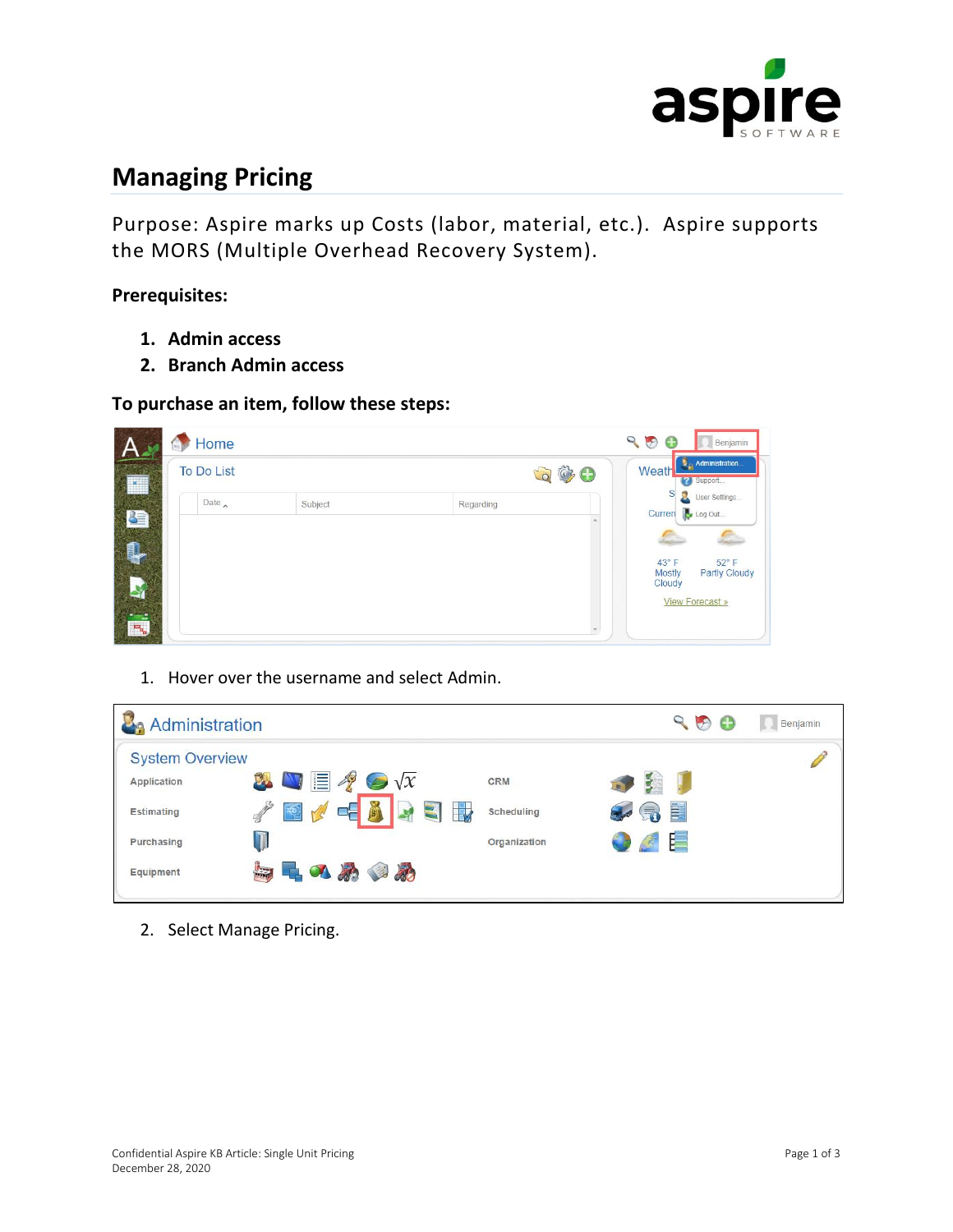

| <b>Branch</b> | <b>Division</b> | Service Type               | Labor   | Material | Equipment | Sub    | Other  | <b>Net Profit</b> |                            |
|---------------|-----------------|----------------------------|---------|----------|-----------|--------|--------|-------------------|----------------------------|
|               |                 | Irrigation  <br>Irrigation | 200.00% | 30.00%   | 30.00%    | 30.00% | 30.00% | 15.00%            | $\infty$                   |
|               |                 | Snow   Snow                | 250.00% | 100.00%  | 10.00%    | 20.00% | 20.00% | 15.00%            | $\odot$                    |
|               | Snow            |                            | 250.00% | 100.00%  | 10.00%    | 20.00% | 20.00% | 15.00%            | $\infty$                   |
| Columbia      |                 |                            | 200.00% | 50.00%   | 12.00%    | 20.00% | 20.00% | 10.00%            | $\odot$                    |
| Columbia      | Irrigation      |                            | 100.00% | 100.00%  | 10.00%    | 10.00% | 10.00% | 10.00%            | $\infty$                   |
| Saint Louis   |                 |                            | 230.00% | 50.00%   | 10.00%    | 15.00% | 4.00%  | 10.00%            | $\omega$                   |
| Saint Louis   | Enhancement     |                            | 110.00% | 50.00%   | 10.00%    | 15.00% | 15.00% | 10.00%            | $\infty$                   |
| Saint Louis   | Maintenance     |                            | 110.00% | 50.00%   | 10.00%    | 20.00% | 20.00% | 25.00%            | $\omega$                   |
| Springfield   | Maintenance     |                            | 200.00% | 65.00%   | 12.00%    | 15.00% | 30.00% | 18.00%            | $\boldsymbol{\mathcal{S}}$ |

3. Select the Green plus to add a new Pricing Settings.